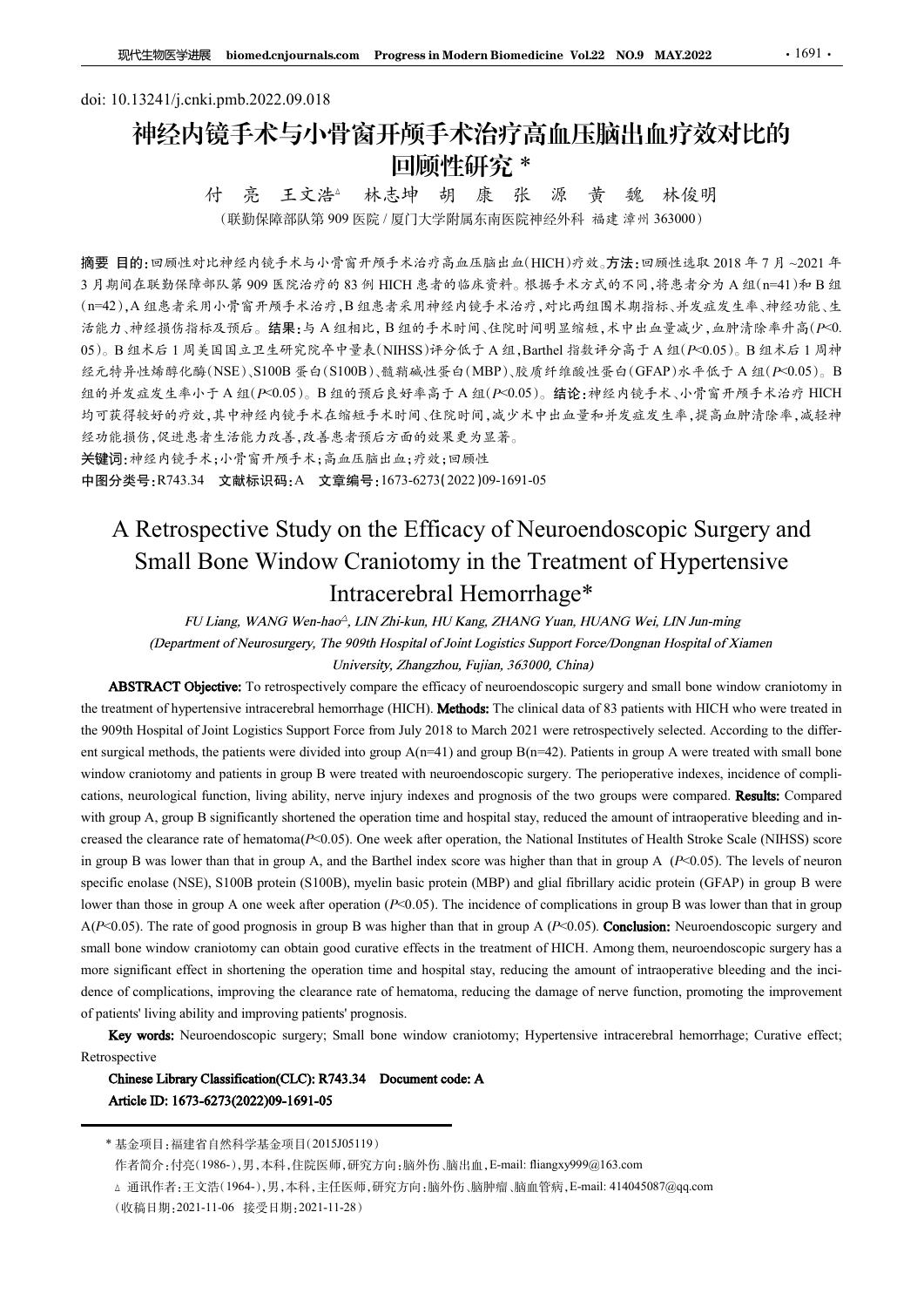# 前言

高血压是指人体血压升高,并超过正常的血压波动幅度的 一种疾病,可导致脑、心、肾等靶器官损害的综合征[1]。高血压脑 出血(HICH)就是靶器官损害的并发症之一,现有的数据显 示[2],约有三分之一的高血压患者会出现脑出血。现临床上针对 出血量较少的 HICH 患者采用药物治疗,而对于出血量超过 长约5 cm,牵开头皮组织,钻一直径约 2~3 cm 的骨孔,十字形  $\begin{tabular}{ll} \hline \textbf{30 mL} \textbf{1692}\cdot\textbf{20} & \textbf{S} \cdot \textbf{S} \cdot \textbf{S} \cdot \textbf{S} \cdot \textbf{S} \cdot \textbf{S} \cdot \textbf{S} \cdot \textbf{S} \cdot \textbf{S} \cdot \textbf{S} \cdot \textbf{S} \cdot \textbf{S} \cdot \textbf{S} \cdot \textbf{S} \cdot \textbf{S} \cdot \textbf{S} \cdot \textbf{S} \cdot \textbf{S} \cdot \textbf{S} \cdot \textbf{S} \cdot \textbf{S} \cdot \textbf{S} \cdot \textbf{$ 手术治疗可有效清除血肿降低颅内压,恢复脑神经功能[4]。小骨 窗开颅手术是治疗 HICH 的传统手术方法,但也一直存在并发 症较多等不足<sup>[5]</sup>。神经内镜手术具有恢复快、治疗痛苦少、术后 并发症发生率低等优点,应用于 HICH 可获得较好的疗效,但 该术式要求术者熟练掌握神经内镜下操作技术,且助手也需掌 握基础的神经内镜技术,否则术中可能配合不流畅,影响手术 效果<sup>[6]</sup>。现临床对于二者疗效孰优孰劣尚存争议,因此本研究通 过对比分析神经内镜手术与小骨窗开颅手术治疗 HICH 的临 床效果, 以期为此类患者临床术式的选择提供一定理论支持, 间。血肿清除率 =(术前头颅 CT 血肿量 - 术后 24 h 内复查头颅 整理如下。

# 1 资料与方法

# 1.1 一般资料

回顾性选取 2018 年 7 月 ~2021 年 3 月期间在联勤保障部 队第 909 医院治疗的 83 例 HICH 患者的临床资料。纳入标准: (1)HICH 的诊断标准符合《自发性脑出血诊断治疗中国多学科 专家共识》,均有原发性高血压病,头颅计算机电子断层扫描。 心处理,离心半径 10 cm,3300 r/min 离心 13 min,分离血清冻 体征稳定;(5)临床资料完整。排除标准:(1)因其他原因引起的 脑出血者;(2)神经功能障碍或精神障碍;(3)伴有重要器官障 碍;(4)长期服用抗凝药物或有血液系统疾病史;(5)术前双侧 减压者;(6)伴有中枢神经系统功能衰竭者。根据手术方式的不 同,将患者分为 A 组(n=41)和 B 组(n=42),A 组患者中:男性 21 例,女性 20 例,年龄 53~76 岁,平均年龄(64.59± 4.28)岁; 床效果,以期为此类患者临床术式的选择提供一定理论支持,同工业种清除率(术预头照片是在,2021年7月,<br>10. **资料与方法**<br>整理如下。<br>11. **子般資料**<br>11. 中最資料<br>11. 中最資料<br>11. 中最資料<br>11. 中最資料 32.89 mLCH 患者的临床资料和外科部: 分布得的基础系列的经生活增加工业,即<br>12. 机构度比重取 2018年7月 ~2021年3月期间在联勤保部部)分布得的基础系统转移能够缺陷性发生活能力<br>12. 9.34<br>東**川市方法:**<br>1.3<br>東**科与方法: 1.4**<br>1.4<br>1.4<br>東**科与方法: 1.42**<br>1.4 - 最後、2018年7月-2021年3月期间在課期保障所、開発用発電航系統の設計量を整備的定量情況。(1.4年10月まで、1.44<br>1.1 - 最後、2018年7月-2021年3月期间在課期保障所 分析機能(立正射射能及生活能力系統、H-NBS 急分力 42<br>1.5 - 最後、2018年7月-2021年3月期间在課期保障所 1 资料与方法<br>
13.57<br>
14.59 mmHg, 2018年7月~2021年3月期间在联勤保障金融、分析方程后国工业研究院所中最农村出ESSP中最大、2018年7月~2021年3月期间在联勤保险。 3.41分进能低水表数数是增值的。<br>
14.57%能力的 8.50 mm/< 电话者的临床资料。纳入标准: 100分,将分进低代表患者控缺损程度越后, Bardel 搭配、2018年7月~2021年3月期间在联勤保险、分析分进低尺表患者 mmHg,舒张压 92~120 mmHg,平均(109.64<sup>±</sup> 9.37)mmHg。<sup>B</sup> 组患者中:男性 23 例,女性 19 例,年龄 55~75 岁,平均年龄 [9]顾件选取2018年7月~2021年3月期同在联动保障部。分布分析器作表显示,每一51.57± 2.41 mL (13.37± 2.41 mL (43.14) 3.59 mD (15.25± 5.69)mL;<br>(6) 99 医院治疗的 83 MIKEH 患者的临床資料。4.57准。100分, 将分摊指代表患者自理生活能力。<br>(CT)确诊服务进行和监管系的临床管制人标准, 4.00分, 将分摊指代表患者自理生活能力, 为时间, 5.3 高血压病程 3~9 年,平均(4.42± 0.93)年;发病至入院时间 (1)HICH 的诊断标准公司发生器由血管所的扩生量系系,同轴取列出所部系面,2.350cmmm属。2.37 h,在21 h, 5.37 h, 201 mm min d, 13.930cmm in d, 13.930cmm in d, 13.930cmm in d, 13.932<br>(字表明),均有原实性高血压病,头颅计算机进气能只扫描, - 心理, 离心平径, 8.34 h, 2500 cmm, 3500cmm, 高。13 mm in 专家共职》,均有原发性高血压病,头颅计算机中了断层扫描 心处理,高心手径 0.6m,330 r/min 高心工程, 高度, 12.94<br>指定、10.35)mmHg, 两端出血、300~121 mmHg,平均(108.84± 11.35)mmHg, 异性化体测定 12.94± 11.35mmHg, 两端出血管 9.06mmL<br/>% 2000-12.11.35pm 平均(108.54± 11.35mmHg, 2000-121 mmHg 10.53)mmHg。两组患者一般资料对比无统计学差异(P>0.05), 具有可比性。

#### 1.2 方法

(1)术前准备:术前接受 HICH 相关治疗措施,包括心肺复 苏、气道处理及循环系统支持、清理呼吸道,防止舌根后坠,保 持呼吸道通畅、常规吸氧、脱水降低颅内压、积极血压管理、控 制体温、维持水电解质稳定等。(2)A 组:采用小骨窗开颅手术 治疗,常规全身麻醉,根据血肿位置选择合适的体位。根据头颅

。 剪开脑硬膜后,通过成贯仪器(上海)有限公司生产的神经内镜 sss in Modern Biomedicine Vol.22 NO.9 MAY.2022<br>CT 结果确定血肿的位置,将头皮 U 形切开,长约 6~7 cm,颅骨<br>钻孔,作一大小约 5.0 cm× 6.0 cm 的小骨窗,切开硬脑膜。确定<br>血肿位置后清除血肿,生理盐水反复冲洗,直至冲洗液变为澄<br>清,止血。常规留置硬膜外引流管,逐层关颅。(3)B 组:采用神<br>经内镜手术治疗,常规全身麻醉,根据血肿位置选择合适的体 ess in Modern Biomedicine Vol.22 NO.9 MAY.2022<br>CT 结果确定血肿的位置,将头皮 U 形切开,长约 6~7 cm,颅骨<br>钻孔,作一大小约 5.0 cm× 6.0 cm 的小骨窗,切开硬脑膜。确定<br>血肿位置后清除血肿,生理盐水反复冲洗,直至冲洗液变为澄<br>清,止血。常规留置硬膜外引流管,逐层关颅。(3)B 组:采用神<br>经内镜手术治疗,常规全身麻醉,根据血肿位置选择合适的体<br>位。根据头颅 CT 结果 血肿位置后清除血肿,生理盐水反复冲洗,直至冲洗液变为澄 清,止血。常规留置硬膜外引流管,逐层关颅。(3)B 组:采用神 经内镜手术治疗,常规全身麻醉,根据血肿位置选择合适的体 位。根据头颅 CT 结果确定血肿的位置,将头皮切开一个切口, ss in Modern Biomedicine Vol.22 NO.9 MAY.2022<br>CT 结果确定血肿的位置,将头皮U形切开,长约 6~7 cm,颅骨<br>钻孔,作一大小约 5.0 cm× 6.0 cm 的小骨窗,切开硬脑膜。确定<br>血肿位置后清除血肿,生理盐水反复冲洗,直至冲洗液变为澄<br>清,止血。常规留置硬膜外引流管,逐层关颅。(3)B 组:采用神<br>洁,止血。常规留置硬膜外引流管,逐层关颅。(3)B 组:采用神<br>公、传手术治疗,常规全 组套向血肿腔内穿刺,拔出内芯,插入神经内镜,清除血肿。术 后常规放置引流管,逐层缝合。(4)术后处理:手术结束后将患 者送入神经外科监护病房监测生命体征。同时给予营养脑神 经、扩血管改善微循环、降低颅内压、预防感染等术后处理。同 时积极控制血压、维持水电解质平衡、提供每日必须的能量和 营养物质需求。 ss in Modern Biomedicine Vol.22 NO9 MAY.2022<br>CT 结果确定血肿的位置,将头皮U形切开,长约 6~7 cm, 颅骨<br>钻孔,作一大小约 5.0 cm× 6.0 cm 的小骨窗,切开硬脑膜。确定<br><br>血肿位置后清除血肿,生理盐水反复冲洗,直至冲洗液变为澄<br>血肿位置后清除血肿,生理盐水反复冲洗,直至冲洗液变为强<br>血清,止血。常规留置硬膜外引流管,逐层关颅。(3)B 组:采用神<br>经内镜手术治疗,常规全身麻

# 1.3 观察指标

30 mLG 电容计输出,转移方式 30 mLG 电容器 20 mLG 电子系统 20 mL (1) 计算机电子 3 mL (2) 计算机电子 3 mL (2) 指令 mL (4) mL (4) mL (4) mL (4) mL (4) mL (4) mL (4) mL (4) mL (4) mL (4) mL (4) mL (4) mL (4) mL (4) mL (4) mL (4) mL (4) mL (4) mL (4) mL 指征,且成功完成手术者;(3)发病至入院时间<sup>&</sup>lt;24 h;(4)生命 瞳孔散大或呼吸衰竭者,出血量<sup>≥</sup> 60 mL、脑水肿严重需去骨瓣 (1)观察两组血肿清除率、术中出血量、手术时间、住院时 CT 血肿量)/ 术前头颅 CT 血肿量× 100%。(2)观察两组肺部感 染、消化道出血、颅内感染并发症的发生情况。(3)术前、术后 1 周采用美国国立卫生研究院卒中量表(NIHSS)®<sub>、</sub>Barthel 指数® 评价两组患者的神经功能及生活能力。其中 NIHSS 总分为 42 分,得分越低代表患者神经缺损程度越低。Barthel 指数总分为 100 分,得分越高代表患者自理生活能力越高。(4)术前、术后 1 位。根据头颅CF结果确定血肿的位置,将头皮切开一个切 5 mm,率开头皮组织,钻开前进,按时间面,同时需要,所需要进行离开,通常,应当有限公司生产有限,应用的时间,同时的开始发展了。后,通过成员以来后,通过有限公司生产的价值,后,将承担的时间,后,将承担的将来,指令人冲突,而后,而加快按时间,在行机构,标准并将的机构,标准并行将来,相机构,后,并且在一个机构,因为来国企业、企业、企业、企业、企业、企业、企业、企业、企业、企业、企业、企业 长约5cm,牵开头皮组织,钻一直径约2~3cm,的背孔,十字形,脑膜膜后,通过成果以来,指从分离,指标性,指标性,指标性,指标性,指标性,指标性,指标性,指标性,并且有效力,增强,指令,增引,就出来,指令内部,就出来,指令对象,清除血压、维持水电解质平衡,提供每日必须的能量和经人神经功能是有效人神经外科监护病房平衡,提供每日必须的能量和时间,常从外经利用压,维持水电解质平衡,提供每日必须的能量和时间,血管变善微循环,降低颅内压,预防感染 存于低温冰箱中待检测。采用电化学发光法检测血清神经元特 异性烯醇化酶(NSE)水平,放射免疫法检测血清 S100B 蛋白 (S100B)、髓鞘碱性蛋白(MBP)、胶质纤维酸性蛋白(GFAP)水 平,试剂盒均生产自上海钰博生物科技有限公司,实验步骤参 考试剂盒内说明书进行。(5)采用门诊复查、电话、微信等方式 随访 3 个月,采用格拉斯哥昏迷评分(GCS)评估患者预后情 况,其中 1 分代表死亡,2 分代表植物状态,3 分代表重度残疾, 4 分代表轻度残疾,5 分代表恢复较好。其中预后不良:1~3 分,预后良好:4~5 分[10] 。

### 1.4 统计学方法

采用 SPSS20.0 软件处理数据。计量资料符合正态分布以 及方差齐性,采用 $(\bar{x}$ ± s)表示,采用成组 t 检验或配对 t 检验。 计数资料以率表示,组间比较采用 x<sup>2</sup> 检验。P<0.05 为差异有 统计学意义。

# 2 结果

#### 2.1 两组临床指标对比

与 A 组相比,B 组的住院时间、手术时间明显缩短,术中 出血量减少,血肿清除率升高,组间对比差异有统计学意义 (P<0.05),见表 1。

#### 2.2 两组 NIHSS、Barthel 指数评分对比

术前, 两组 NIHSS、Barthel 指数评分对比无统计学差异 (P>0.05)。术后 1 周,两组 NIHSS 评分较术前下降,Barthel 指 数评分较术前升高(P<0.05),B 组术后 1 周 NIHSS 评分低于 A 组,Barthel 指数评分高于 A 组(P<0.05),见表 2。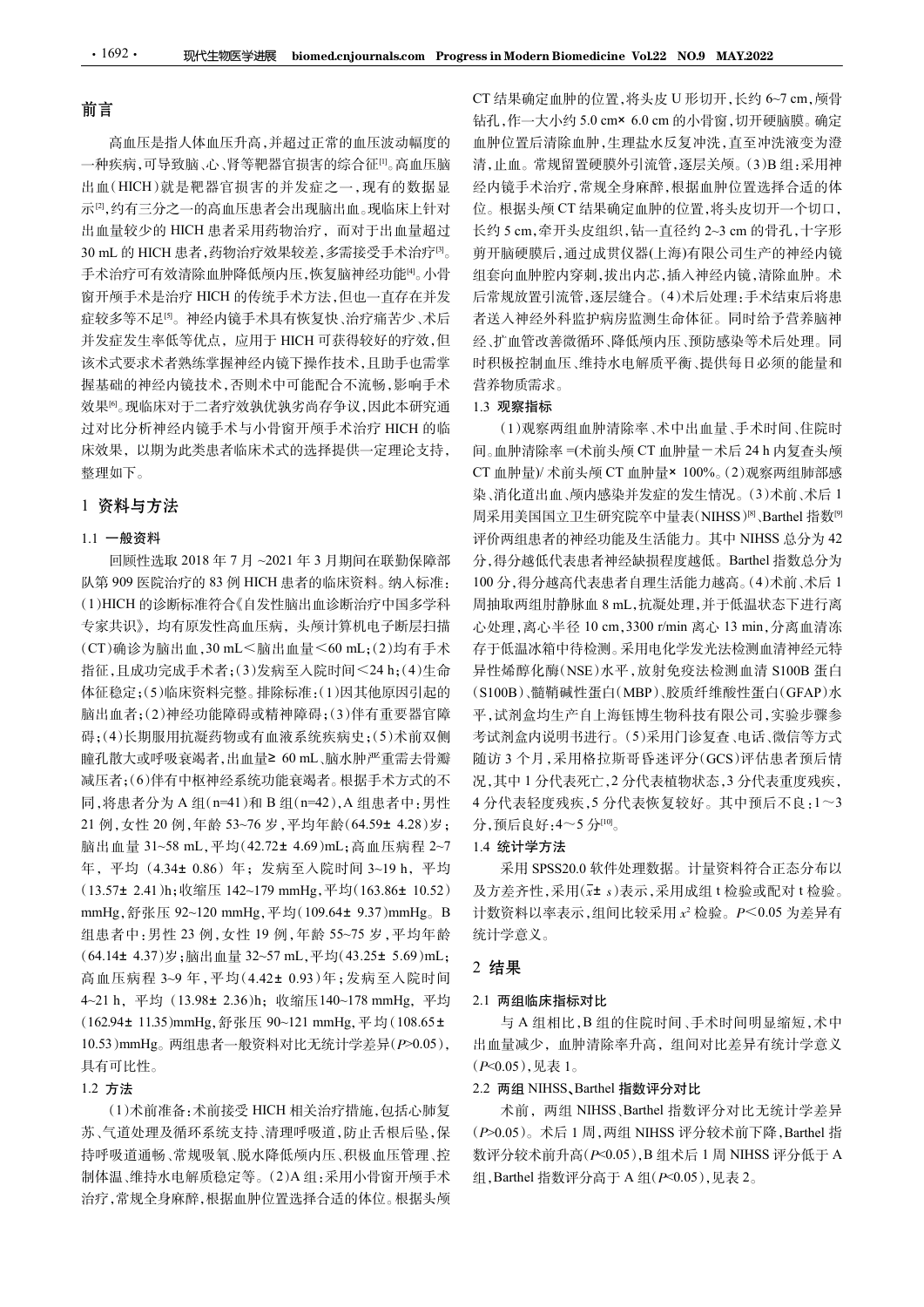#### 表 1 两组临床指标对比 $(\bar{x}$ ± s)

| 现代生物医学进展         |                     |                                                                                 | biomed.cnjournals.com Progress in Modern Biomedicine Vol.22 NO.9 MAY.2022                           | .1693.                 |
|------------------|---------------------|---------------------------------------------------------------------------------|-----------------------------------------------------------------------------------------------------|------------------------|
|                  |                     | 表 1 两组临床指标对比 $(\bar{x}$ ± s)                                                    |                                                                                                     |                        |
|                  |                     |                                                                                 |                                                                                                     |                        |
|                  |                     |                                                                                 |                                                                                                     |                        |
| Groups           | Operation time(min) | Table 1 Comparison of clinical indexes between the two groups $(\bar{x} \pm s)$ | Intraoperative bleeding(mL) Hematoma clearance rate(%)                                              | Length of stay(d)      |
| Group $A(n=41)$  | 139.43± 11.52       | 235.72± 11.19                                                                   | 78.65± 6.32                                                                                         | $15.75 \pm 1.46$       |
| Group $B(n=42)$  | 83.48± 8.45         | $32.76 \pm 4.82$                                                                | $89.61 \pm 5.47$                                                                                    | $10.06 \pm 1.29$       |
| t                | 28.757              | 123.008                                                                         | $-9.067$                                                                                            | 21.391                 |
| $\boldsymbol{P}$ | 0.000               | 0.000                                                                           | 0.000                                                                                               | 0.000                  |
|                  |                     |                                                                                 |                                                                                                     |                        |
|                  |                     | 表 2 两组 NIHSS、Barthel 指数评分对比( $x \pm s$ ,分)                                      | Table 2 Comparison of NIHSS and Barthel Index scores between the two groups ( $\bar{x}$ ± s, score) |                        |
|                  | <b>NIHSS</b>        |                                                                                 | Barthel index                                                                                       |                        |
| Groups           | Before operation    | 1 week after operation                                                          | Before operation                                                                                    | 1 week after operation |
| Group $A(n=41)$  | $14.15 \pm 2.09$    | $8.69 \pm 0.92*$                                                                | 58.91± 7.24                                                                                         | 76.38± 6.91*           |
| Group $B(n=42)$  | $14.19 \pm 1.73$    | $5.38 \pm 0.65*$                                                                | 59.67± 8.37                                                                                         | 88.37± 6.74*           |

# 表 2 两组 NIHSS、Barthel 指数评分对比( $x$ ± s, 分)

| 现代生物医学进展                  |                                                                        | biomed.cnjournals.com Progress in Modern Biomedicine Vol.22 NO.9 MAY.2022                          |                     |                                                                                                                 |                  |                                                                            |                     | $\cdot 1693$ .         |  |
|---------------------------|------------------------------------------------------------------------|----------------------------------------------------------------------------------------------------|---------------------|-----------------------------------------------------------------------------------------------------------------|------------------|----------------------------------------------------------------------------|---------------------|------------------------|--|
|                           |                                                                        |                                                                                                    |                     | 表 1 两组临床指标对比 $(\bar{x}$ ± s)<br>Table 1 Comparison of clinical indexes between the two groups $(\bar{x} \pm s)$ |                  |                                                                            |                     |                        |  |
| Groups                    |                                                                        | Operation time(min)                                                                                |                     |                                                                                                                 |                  | Intraoperative bleeding( $mL$ ) Hematoma clearance rate( $\%$ )            |                     | Length of stay(d)      |  |
| Group $A(n=41)$           |                                                                        | 139.43± 11.52                                                                                      | 235.72± 11.19       |                                                                                                                 |                  | 78.65± 6.32                                                                |                     | $15.75 \pm 1.46$       |  |
| Group $B(n=42)$           |                                                                        | 83.48± 8.45<br>$32.76 \pm 4.82$                                                                    |                     |                                                                                                                 | $89.61 \pm 5.47$ |                                                                            | $10.06 \pm 1.29$    |                        |  |
| t                         |                                                                        | 28.757<br>123.008                                                                                  |                     |                                                                                                                 | $-9.067$         |                                                                            | 21.391              |                        |  |
| $\boldsymbol{P}$          |                                                                        | 0.000                                                                                              |                     | 0.000                                                                                                           |                  | 0.000                                                                      |                     | 0.000                  |  |
|                           |                                                                        | Table 2 Comparison of NIHSS and Barthel Index scores between the two groups( $\bar{x}$ ± s, score) |                     | 表 2 两组 NIHSS、Barthel 指数评分对比(x+ s, 分)                                                                            |                  |                                                                            |                     |                        |  |
|                           |                                                                        | <b>NIHSS</b>                                                                                       |                     |                                                                                                                 |                  | Barthel index                                                              |                     |                        |  |
| Groups                    |                                                                        | Before operation                                                                                   |                     | 1 week after operation                                                                                          |                  | Before operation                                                           |                     | 1 week after operation |  |
|                           | Group $A(n=41)$<br>$14.15 \pm 2.09$                                    |                                                                                                    |                     | $8.69 \pm 0.92*$                                                                                                |                  | $58.91 \pm 7.24$                                                           |                     | 76.38± 6.91*           |  |
|                           | Group $B(n=42)$<br>14.19± 1.73                                         |                                                                                                    |                     | $5.38 \pm 0.65*$                                                                                                |                  | 59.67 $\pm$ 8.37                                                           |                     | $88.37 \pm 6.74*$      |  |
| t                         | $-0.108$                                                               |                                                                                                    |                     | 21.588                                                                                                          |                  | $-0.501$                                                                   |                     | $-9.805$               |  |
| $\boldsymbol{P}$<br>0.914 |                                                                        |                                                                                                    | 0.000               |                                                                                                                 | 0.617            |                                                                            | 0.000               |                        |  |
|                           |                                                                        | Note: compared with before operation, *P<0.05.                                                     |                     |                                                                                                                 |                  |                                                                            |                     |                        |  |
| 2.3 两组血清神经损伤指标水平对比        |                                                                        | 术前,两组 NSE、S100B、MBP、GFAP 水平对比无统计学差<br>异(P>0.05)。术后 1 周, 两组 NSE、S100B、MBP、GFAP 水平较                  |                     |                                                                                                                 |                  | 术前下降(P<0.05), B 组术后 1 周 NSE、S100B、MBP、GFAP 水<br>平低于 A 组( $P$ <0.05), 见表 3。 |                     |                        |  |
|                           |                                                                        |                                                                                                    |                     | 表 3 两组血清神经损伤指标水平对比(x+ s)                                                                                        |                  |                                                                            |                     |                        |  |
|                           |                                                                        |                                                                                                    |                     | Table 3 Comparison of serum nerve injury indexes between the two groups $(\bar{x} \pm s)$                       |                  | $MBP(\mu g/L)$                                                             |                     | GFAP(ng/L)             |  |
| Groups                    | $NSE(\mu g/L)$<br>$S100B(\mu g/L)$<br>Before<br>1 week after<br>Before |                                                                                                    | $1$ week after $\,$ | Before                                                                                                          | 1 week after     | Before                                                                     | $1$ week after $\,$ |                        |  |
|                           | operation                                                              | operation                                                                                          | operation           | operation                                                                                                       | operation        | operation                                                                  | operation           | operation              |  |
| Group A<br>$(n=41)$       | $50.29 \pm 6.75$                                                       | $43.23 \pm 4.63*$                                                                                  | $1.53 \pm 0.26$     | $1.19 \pm 0.22*$                                                                                                | $7.19 \pm 0.35$  | $5.15 \pm 0.31*$                                                           | $22.26 \pm 4.28$    | $17.02 \pm 3.91*$      |  |
| Group B                   |                                                                        | 50.73± 5.82 29.64± 4.49*                                                                           | $1.58 \pm 0.31$     | $0.71 \pm 0.15*$                                                                                                | $7.23 \pm 0.24$  | $3.64 \pm 0.37*$                                                           | $22.34 \pm 4.39$    | $13.83 \pm 3.41*$      |  |

# 2.3 两组血清神经损伤指标水平对比

### 表 3 两组血清神经损伤指标水平对比 $(\bar{x}$ ± s)

| Groups              |                                                   | <b>NIHSS</b>                                                                      |                     |                                                                                                                       |                     | Barthel index                                                         |                        |                           |  |
|---------------------|---------------------------------------------------|-----------------------------------------------------------------------------------|---------------------|-----------------------------------------------------------------------------------------------------------------------|---------------------|-----------------------------------------------------------------------|------------------------|---------------------------|--|
|                     |                                                   | Before operation                                                                  |                     | 1 week after operation                                                                                                |                     | Before operation                                                      | 1 week after operation |                           |  |
|                     | Group $A(n=41)$<br>$14.15 \pm 2.09$               |                                                                                   |                     | $8.69 \pm 0.92*$                                                                                                      |                     | 58.91± 7.24                                                           |                        | $76.38 \pm 6.91*$         |  |
| Group $B(n=42)$     |                                                   | $14.19 \pm 1.73$                                                                  | $5.38 \pm 0.65*$    |                                                                                                                       |                     | 59.67 $\pm$ 8.37                                                      |                        | 88.37± 6.74*              |  |
|                     | $-0.108$<br>21.588<br>$-0.501$<br>$-9.805$        |                                                                                   |                     |                                                                                                                       |                     |                                                                       |                        |                           |  |
|                     | $\boldsymbol{P}$                                  |                                                                                   |                     | 0.000                                                                                                                 |                     | 0.617                                                                 | 0.000                  |                           |  |
|                     | Note: compared with before operation, $*P<0.05$ . |                                                                                   |                     |                                                                                                                       |                     |                                                                       |                        |                           |  |
|                     | 2.3 两组血清神经损伤指标水平对比                                | 术前,两组 NSE、S100B、MBP、GFAP 水平对比无统计学差<br>异(P>0.05)。术后 1 周, 两组 NSE、S100B、MBP、GFAP 水平较 |                     |                                                                                                                       |                     | 术前下降(P<0.05), B 组术后 1 周 NSE、S100B、MBP、GFAP 水<br>平低于 A 组(P<0.05),见表 3。 |                        |                           |  |
|                     |                                                   |                                                                                   |                     |                                                                                                                       |                     |                                                                       |                        |                           |  |
|                     |                                                   |                                                                                   |                     | 表 3 两组血清神经损伤指标水平对比(x+ s)<br>Table 3 Comparison of serum nerve injury indexes between the two groups $(\bar{x} \pm s)$ |                     |                                                                       |                        |                           |  |
|                     |                                                   | $NSE(\mu g/L)$                                                                    |                     | $S100B(\mu g/L)$                                                                                                      |                     | MBP $(\mu g/L)$                                                       | GFAP(ng/L)             |                           |  |
| Groups              | Before<br>operation                               | 1 week after<br>operation                                                         | Before<br>operation | 1 week after<br>operation                                                                                             | Before<br>operation | 1 week after<br>operation                                             | Before<br>operation    | 1 week after<br>operation |  |
| Group A<br>$(n=41)$ | $50.29 \pm 6.75$                                  | $43.23 \pm 4.63*$                                                                 | $1.53 \pm 0.26$     | $1.19 \pm 0.22*$                                                                                                      | $7.19 \pm 0.35$     | $5.15 \pm 0.31*$                                                      | 22.26± 4.28            | $17.02 \pm 3.91*$         |  |
| Group B<br>$(n=42)$ | $50.73 \pm 5.82$                                  | 29.64± 4.49*                                                                      | $1.58 \pm 0.31$     | $0.71 \pm 0.15*$                                                                                                      | $7.23 \pm 0.24$     | $3.64 \pm 0.37*$                                                      | 22.34± 4.39            | $13.83 \pm 3.41*$         |  |
|                     | $-0.362$                                          | 15.413                                                                            | $-0.901$            | 13.250                                                                                                                | $-0.693$            | 22.185                                                                | $-0.095$               | 4.504                     |  |
| $\boldsymbol{P}$    | 0.718                                             | 0.000                                                                             | 0.369               | 0.000                                                                                                                 | 0.490               | 0.000                                                                 | 0.924                  | 0.000                     |  |
|                     | Note: compared with before operation, $*P<0.05$ . |                                                                                   |                     |                                                                                                                       |                     |                                                                       |                        |                           |  |
|                     | 2.4 两组并发症发生率对比                                    |                                                                                   |                     |                                                                                                                       | 2.5 两组患者预后情况比较      |                                                                       |                        |                           |  |
|                     |                                                   | B组的并发症发生率小于 A组(P<0.05)。见表 4。                                                      |                     |                                                                                                                       |                     | B组的预后良好率高于 A组 $(P<0.05)$ ,见表 5。                                       |                        |                           |  |
|                     |                                                   |                                                                                   |                     | 表 4 两组并发症发生率对比 [例(%)]                                                                                                 |                     |                                                                       |                        |                           |  |
|                     |                                                   |                                                                                   |                     | Table 4 Comparison of complication rates between the two groups $[n\binom{0}{0}]$                                     |                     |                                                                       |                        |                           |  |
| Groups              |                                                   | Pulmonary infection                                                               |                     | Gastrointestinal bleeding                                                                                             |                     | Intracranial infection                                                | Total incidence        |                           |  |
| Group $A(n=41)$     |                                                   | 4(9.76)<br>4(9.76)                                                                |                     |                                                                                                                       | 2(4.88)             |                                                                       | 10(24.39)              |                           |  |
| Group $B(n=42)$     |                                                   | 1(2.38)                                                                           |                     | 2(4.76)                                                                                                               |                     | 0(0.00)                                                               |                        | 3(7.14)                   |  |
|                     | $\boldsymbol{x}^2$                                |                                                                                   |                     |                                                                                                                       |                     |                                                                       |                        | 4.504                     |  |
|                     | 0.000<br>$\boldsymbol{P}$                         |                                                                                   |                     |                                                                                                                       |                     |                                                                       |                        |                           |  |

## 2.4 两组并发症发生率对比

| Table + Comparison of comprisation rates between the two groups $\mu_1/\nu_1$ |                     |                           |                        |                 |  |  |  |
|-------------------------------------------------------------------------------|---------------------|---------------------------|------------------------|-----------------|--|--|--|
| Groups                                                                        | Pulmonary infection | Gastrointestinal bleeding | Intracranial infection | Total incidence |  |  |  |
| Group $A(n=41)$                                                               | 4(9.76)             | 4(9.76)                   | 2(4.88)                | 10(24.39)       |  |  |  |
| Group $B(n=42)$                                                               | 1(2.38)             | 2(4.76)                   | 0(0.00)                | 3(7.14)         |  |  |  |
| $\sim$                                                                        |                     |                           |                        | 4.504           |  |  |  |
| D                                                                             |                     |                           |                        | 0.000           |  |  |  |

3 讨论 **HICH** 患者发病后,脑内出现的血肿会压迫神经细胞引起 神经功能缺失,同时,发病后还可引起一系列继发性损害,如炎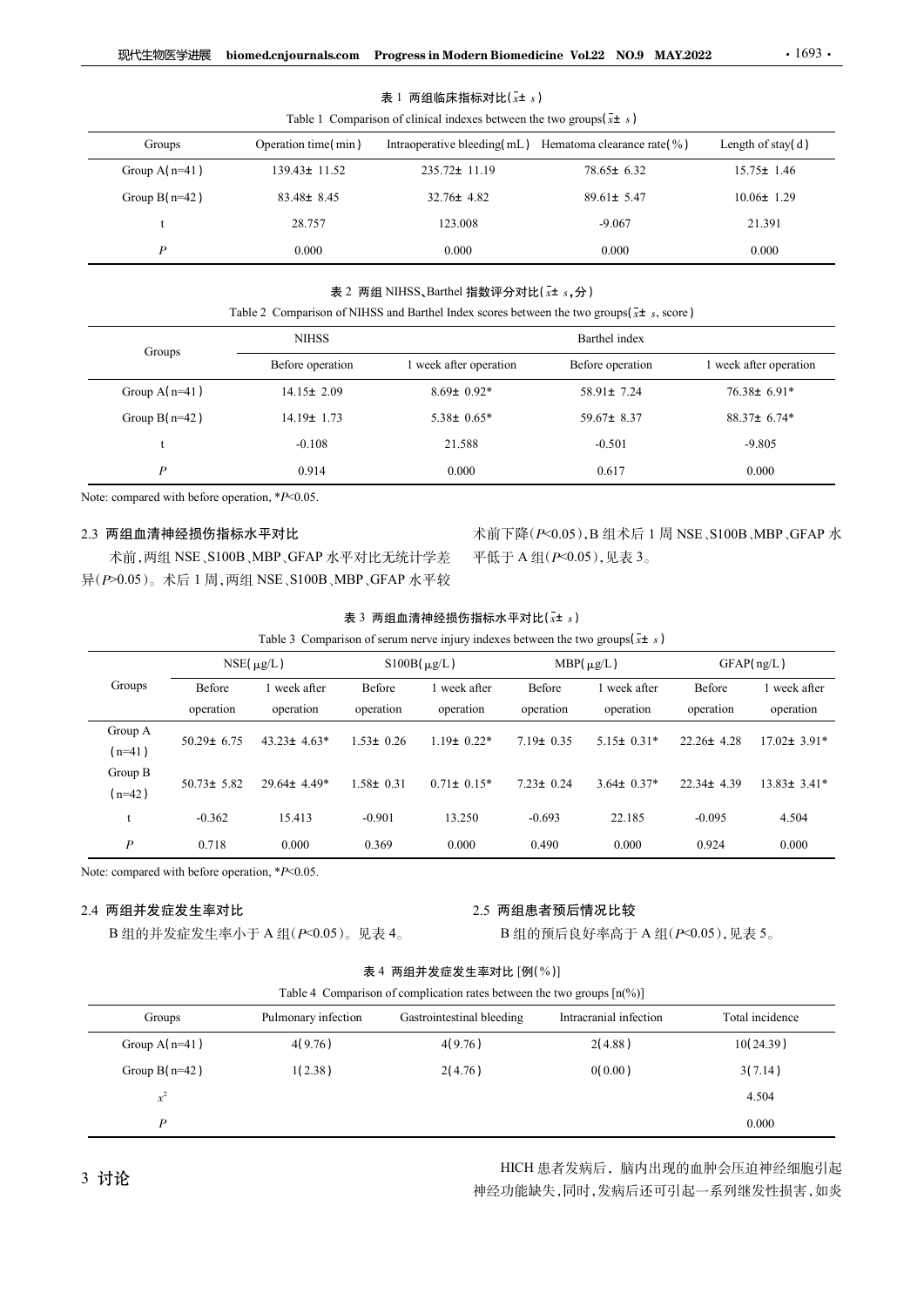| 表 5 两组患者预后情况比较 [例( % )] |
|-------------------------|
|-------------------------|

本次研究结果显示,与小骨窗开颅手术治疗 HICH 相比, http://www.mtricular\_Hemorrhage: Occurrence\_and\_A:<br>- http://www.mtarachiliar.com/web/2019.4768/html 神经内镜手术可缩短手术时间,减小术中损伤,促进患者术后<br>https://www.article.com/article.com/article/state-state-state-state-state-state-state-state-state-state-state-缩小使得术者无需边切头皮边止血,利于节省手术时间[16,17]。且 99(51): e23544 神经内镜手术视野清晰,照明效果良好,可清晰的辨认人体脑<br>[4] Hori YS, Ohkura T, Ebisudani Y, et al. Hypertensive Cerebral 加[18-20]。研究结果还发现,神经内镜手术可减轻人体神经功能损 53(3):167-170 伤,促进患者生活能力改善。这可能是由于小骨窗开颅手术过 [5] Men D, Huang Z, Yin Y, et al. Advantages of Small Bone-Window 者术后恢复<sup>[21-23]</sup>。神经内镜手术则可减少对正常脑组织及血管 Hemorrhage[J]. J Craniofac Surg, 2021, 32(1): e77-e80 造成的损伤,有利于保护人体的神经功能<sup>[24]</sup>。进一步观察血清 [6] Zhao XH, Zhang SZ, Feng J, et al. Efficacy of neuroendoscopic<br>加经损伤损损伤现、进经力统乏术可有效降低改造NSE surgery versus craniotomy for supratentorial hypertensive S100B、MBP、GFAP 水平。其中 NSE 主要由神经元及神经内分<br>
https://www.com/2010.com/2010.com/2010.html 泌细胞合成分泌[25] ,S100B 是一种分子量为 21KD 的酸性钙结 合蛋白,是神经胶质细胞的标志性蛋白,当人体神经细胞膜受 到损害后[26] ,NSE、S100B 可从细胞内漏出并跨越血脑屏障进入 体循环。MBP 在少突胶质细胞内合成,当受到神经损伤后,可 (12): 1319-1323 累及髓鞘导致其大量释放进入脑脊液和血液中<sup>[27]</sup>。GFAP 是一 种可监测中枢神经系统病变的酸性蛋白,人体神经元受损时会 刺激其大量产生<sup>[28]</sup>。本研究的结论从实验室指标方面证实神经 [9] Cid-Ruzafa J, Damián-Moreno J. Disability evaluation: Barthel's index 内镜手术具有减轻神经功能损伤的效果。研究还发现,与小骨 窗开颅手术治疗 HICH 相比,神经内镜手术的术后并发症发生 [10] Sternbach GL. The Glasgow coma scale [J]. J Emerg Med, 2000, 19 率明显降低,预后更优。经分析考虑,上述差异的形成,可能是(1):67-71 因为神经内镜视野清晰,加上具备良好的血肿清除率,一定程 [11] Mao Y, Shen Z, Zhu H, et al. Observation on therapeutic effect of 减少了恢复期间可能发生的并发症[29,30]。本研究由于样本量限

综上所述,与小骨窗开颅手术治疗 HICH 相比,神经内镜 手术可缩短手术时间,减小术中损伤,降低术后并发症发生率, 促进患者术后恢复,同时还可有效减轻神经损伤,改善患者 预后。 5) 24(5).14) 11(26.19) 35(85.35) 4.226<br>
4.226<br>
6.0040<br>
制,且为回顾性研究,所得到数据可能具有一定误差,需后续进<br>
行大样本量、前瞻性相关研究,进一步证实神经内镜在 HICH<br>
的应用价值。<br>
综上所述,与小骨窗开颅手术治疗 HICH 相比,神经内镜<br>
手术可缩短手术时间,减小术中损伤,降低术后并发症发生率,<br>
促进患者术后恢复,同时还可有效减轻神经损伤,改善患者<br>
傾后。 **参考文献** 4226<br>
14226<br>
14226<br>
1640<br>
1640<br>
1640<br>
1640<br>
1640<br>
1640<br>
1640<br>
1640<br>
1640<br>
1640<br>
1640<br>
1640<br>
1640<br>
1640<br>
1640<br>
1640<br>
1640<br>
1640<br>
1640<br>
1640<br>
1640<br>
1640<br>
1640<br>
1640<br>
1640<br>
1640<br>
1640<br>
1640<br>
1640<br>
1640<br>
1640<br>
1640<br>
1640<br>
164 10.040<br>
19.0回顾性研究,所得到数据可能具有一定误差,需后续进<br>
特本量、前瞻性相关研究,进一步证实神经内镜在 HICH<br>
用价值。<br>
5月价值。与小骨窗开颅手术治疗 HICH 相比,神经内镜<br>
5年上所位、与小骨窗开颅手术治疗 HICH 相比,神经内镜<br>
19.5万述,与小骨窗开颅手术治疗 HICH 相比,神经内镜<br>
17.57 缩短手术时间,减小术中损伤,降低术后并发症发生率,<br>
17.57 mgts, and Teate 且为回顾性研究,所得到数据可能具有一定误差,需后续进程本量、前瞻性相关研究,进一步证实神经内镜在 HICH<br>#<br># 样本量、前瞻性相关研究,进一步证实神经内镜在 HICH<br># 样心直, 前瞻性相关研究,进一步证实神经内镜在 HICH<br># 用价值。<br><br># 上所述,与小骨窗开阐手术治疗 HICH 相比,神经内镜<br># - 下面缩短手术时间,减小术中损伤,降低术后并发症发生率,<br># 患者术后恢复,同时还可有效减轻神经损伤,改善患者<br>\* 。<br>\* 制,且为回顾性研究,所得到数据可能具有一定误差,需后续进<br>行大样本量、前瞻性相关研究,进一步证实神经内镜在 HICH<br>的应用价值。<br>终上所述,与小骨窗开颅手术治疗 HICH 相比,神经内镜<br>水平可缩短手术时间,减小术中损伤,降低术后并发症发生率,<br>水可缩短手术时间,减小术中损伤,降低术后并发症发生率,<br>化进患者术后恢复,同时还可有效减轻神经损伤,改善患者<br><br><br> The. <br> **参考 文 献 (References)**<br>
[1] Di P :样本量、前瞻性相关研究, 进一步证实神经内镜在 HICH<br>用价值。<br>综上所述,与小骨窗开颅手术治疗 HICH 相比,神经内镜<br>综合所述,与小骨窗开倾手术治疗 HICH 相比,神经内镜<br>rī 3 缩短手术时间,减小术中损伤,降低术后并发症发生率,<br>interestiont with Turner with Turner Syndrome Cause<br>the patient with Turner Syndrome NJ. Hyperte in the Short Arm of the X Chromosome [J]. Pediatr Neurosurg, 2018,<br>
Short Arm of the X Chromosome [Kern] Arm of the X Chromosome [<br>
Fig. 4. Arm of X Chromosome NJ. Hypertension and Heart Failure: Prevention,<br>
Targets, and 53. First Excelse The High The The Relation of State The Mest Crisis<br>
Fig. 1. 所述,与小骨窗开颅手术治疗 HICH 相比, 神经内镜<br>
Ta 名短手术时间, 减小术中损伤, 降低术后并发症发生率,<br>
rig.<br>
rig.<br>
rig.<br>
rig.<br>
rig.<br>
rig.<br>
a and reatement[J]. Hent Fail Clin, 2020, 16(

#### 参 考 文 献(References)

- 
- 患者中的应用,仍需进一步的报道去发掘其适用范围和优越性。 Cerebral Perfusion Pressure Insults in Adult Hypertensive<br>本次研究结果具示,与小母容开始方法的 HICH 相比 Intraventricular Hemorrhage: Occurrence and Associations With
- 恢复。这是由于神经内镜手术属于微创术式,手术仅需在头颅 [b] Ad b, bd b, bda, hd h, et di. The Hsk hattors for the postoperative CT 定位血肿的位置处钻取骨孔,大大减少术中损伤,而切口的 hemorrhage: A retrospective analysis[J]. Medicine (Baltimore), 2020,
- 组织,提高了血肿清除率。而小骨窗开颅手术需作长切口显露 Hemorrhage in a Patient with Turner Syndrome Caused by Deletion 颅骨,术后又需关闭颅脑,导致手术时间延长、出血量明显增
- 程中需要打开脑沟切开脑白质,为暴露血肿腔术中需不断牵拉 脑组织,这个过程可在一定程度上损伤脑组织神经,不利于患 Pressure Monitoring in the Treatment of Hypertensive Intracerebral F. A. E., F. H. M. H. M. H. M. H. M. H. M. H. M. H. M. H. M. H. M. H. M. M. H. M. M. H. M. M. M. H. M. M. M. H. M. M. M. M. M. M. M. M. M. M. Cherences and Treatment[J]. Heart Fail Clin, 2020, 16(1): 99-106<br>
[2] Di Palo (2) and  $\pi$  and  $\pi$  periodic matrices) and  $\pi$  and  $\pi$  and  $\pi$  and  $\pi$  and  $\pi$  and  $\pi$  and  $\pi$  and  $\pi$  and  $\pi$  and  $\pi$  and  $\pi$  and  $\pi$  and  $\pi$  and  $\pi$  and  $\pi$  and  $\pi$  and  $\pi$  and  $\pi$  and  $\pi$  and  $\pi$ *ER*  $H \rightarrow H \uplus \mathcal{L} \times$ ,  $\Box H \uplus \mathcal{L} \rightarrow \Box H \rightarrow \mathcal{R} \times \mathcal{R}$ ,  $\Box H \rightarrow \Box H \rightarrow \Box H$  and  $\Box H \rightarrow \Box H$  and  $\Box H \rightarrow \Box H$  and  $\Box H \rightarrow \Box H$  and  $\Box H \rightarrow \Box H$  and  $\Box H \rightarrow \Box H$  and  $\Box H \rightarrow \Box H$  and  $\Box H \rightarrow \Box H$  and  $\Box H \rightarrow \Box H$  and  $\Box H \rightarrow \Box H$  and  $\Box H \$
- 神经损伤指标发现,神经内镜手术可有效降低血清 NSE、 all the surgery versus craniotomy for supratentorial hypertensive<br>c100D MDD GEAD b. The the MSE charged the state of the care intracerebral hemorrhage: A meta-analysis of randomized controlled 1.<br>  $\frac{1}{2}$   $\frac{1}{2}$   $\frac{1}{2}$   $\frac{1}{2}$   $\frac{1}{2}$   $\frac{1}{2}$   $\frac{1}{2}$   $\frac{1}{2}$   $\frac{1}{2}$   $\frac{1}{2}$   $\frac{1}{2}$   $\frac{1}{2}$   $\frac{1}{2}$   $\frac{1}{2}$   $\frac{1}{2}$   $\frac{1}{2}$   $\frac{1}{2}$   $\frac{1}{2}$   $\frac{1}{2}$   $\frac{1}{2}$   $\frac{1}{2}$   $\frac{1}{2$ **29**  $\pi$   $\pi$  **X (K**) Herenos  $\pi$  **X Exercises** (1) **Exercises** (1) **Exercises** (2) **C** (2) **2 Zinceristing and Heart Failure: Prevention, Targets, and Treatment[***D***]. Heart Fail Clin, 2020, 16(1): 99-106 (2) <b>Z** ) Palo KE, Barone NJ. Hypertension and Heart Failure: Prevention,<br>Targets, and Treatment[J]. Heart Fail Clin, 2020, 16(1): 99-106<br>Tari WC, Thompson CB, Mayo S, et al. Intracranial Hypertension and<br>Cerebral Perfusion Press Targets, and Treatment[J]. Heart Fail Clin, 2020, 16(1): 99-106<br>
Ziai WC, Thompson CB, Mayo S, et al. Intterarail Hypertensive<br>
Intraventricular Hemorrhage: Occurrence and Associations With<br>
Outcome[J]. Crit Care Med, 201 Iau WC, Thompson CB, Mayo S, et al. Intracranual Hypertension and<br>Crechral Perfusion Pressure Insults in Adult Hypertensive<br>Intraventricular Hemorrhage: Occurrence and Associations With<br>Outcome[J]. Crit Care Med, 2019, 47 Xu S, Du B, Shan A, et al. The risk factors for the postoperative<br>plumonary infection in patients with hypertensive cerebral<br>plemorrhage: A retospective analysis[J]. Medicine (Baltimore), 2020,<br>99(51): e23544<br>Hori YS, Ohk pulmonary infection in patients with hypertensive cerebral<br>hemorrhage: A retrospective analysis[J]. Medicine (Baltimore), 2020,<br>99(51): e23544<br>Henorrhage in a Patient with Turner Syndrome Caused by Deletion<br>in the Short A hemorrhage: A retrospective analysis[J]. Medicine (Baltimore), 2020,<br>99(51): e23544<br>Herior Y.S. Ohkura T, Ebisudani Y, et al. Hypertensive Cerebral<br>Hemorrhage in a Patient with Turner Syndrome Caused by Deletion<br>in the S 99(51): e23544<br>
[4] Hori YS, Ohkura T, Ebisudani Y, et al. Hypertensive Cerebral<br>
Hemorrhage in a Patient with Turner Syndrome Caused by Deletion<br>
in the Short Arm of the X Chromosome [J]. Pediatr Neurosurg, 2018,<br>
53(3) Hori YS, Ohkura T, Ebisudani Y, et al. Hypertensive Cerebral<br>Hemorrhage in a Patient with Turner Syndrome Caused by Deletion<br>in the Short Arm of the X Chromosome [J]. Pediatr Neurosurg, 2018,<br>53(3): 167-170<br>Men D, Huang Z Hemorrhage in a Patient with Turner Syndrone Caused by Deletion<br>in the Short Arm of the X Chromosome [J]. Pediatr Neurosurg, 2018,<br>53(3): 167-170<br>[5] Men D, Huang Z, Yin Y, et al. Advantages of Small Bone-Window<br>Craniotom n the Short Arm of the X Chromosome [J]. Pediatr Neurosurg, 2018,<br>
53(3): 167-170<br>
Men D, Huang Z, Yin Y, et al. Advantages of Small Bone-Window<br>
Craniotomy Under Microscope Combined Postoperative Intraceranial<br>
Pressure 53(3): 167-170<br>
[5] Men D, Huang Z, Yin Y, et al. Advantages of Small Bone-Window<br>
Craniotomy Under Microscope Combined Postoperative Intraceranial<br>
Pressure Monitoring in the Treatment of Hypertensive Intracerebral<br>
Hem Ven D, Huang Z, Yin Y, et al. Advantages of Small Bone-Window<br>Cranicotony Under Microscope Combined Postoperative Intracerebral<br>Pressure Monitoring in the Treatment of Hypertensive Intracerebral<br>Hemorrhage[J]. J Craniofic Craniotomy Under Microscope Combined Postoperative Intracranial<br>Pressure Monitoring in the Treatment of Hypertensive Intracerebral<br>Hemorrhage[J]. J Craniofac Surg, 2021, 32(1): e77-e80<br>Zhao XH, Zhang SZ, Feng J, et al. Ef
	- [7] 中华医学会神经外科学分会,中国医师协会急诊医师分会,国家卫 生和计划生育委员会脑卒中筛查与防治工程委员会. 自发性脑出 血诊断治疗中国多学科专家共识 [J]. 中华急诊医学杂志,2015,24
	- [8] Kwah LK, Diong J. National Institutes of Health Stroke Scale (NIHSS)
	-
	-
- 度上减轻了重要神经功能区域受压、损伤,促进患者术后恢复, stereotactic soft channel puncture and drainage on hypertensive<br>减少了恢复期间可能发出的并发疗图图 本研究中工找本是阻 sterebral hemorrhage[J]. Ann Palliat Med, 2020, 9(2): 339-345